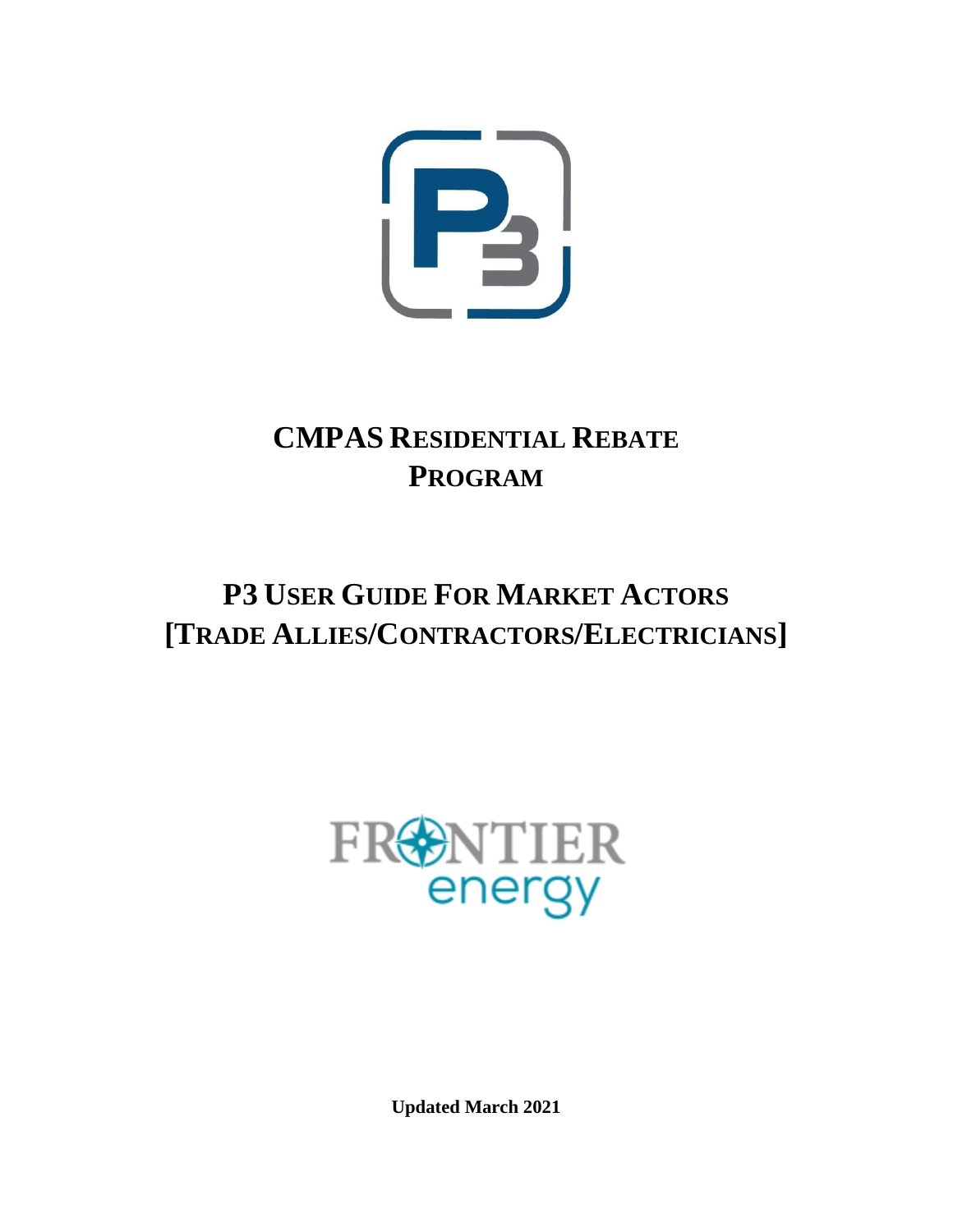# Contents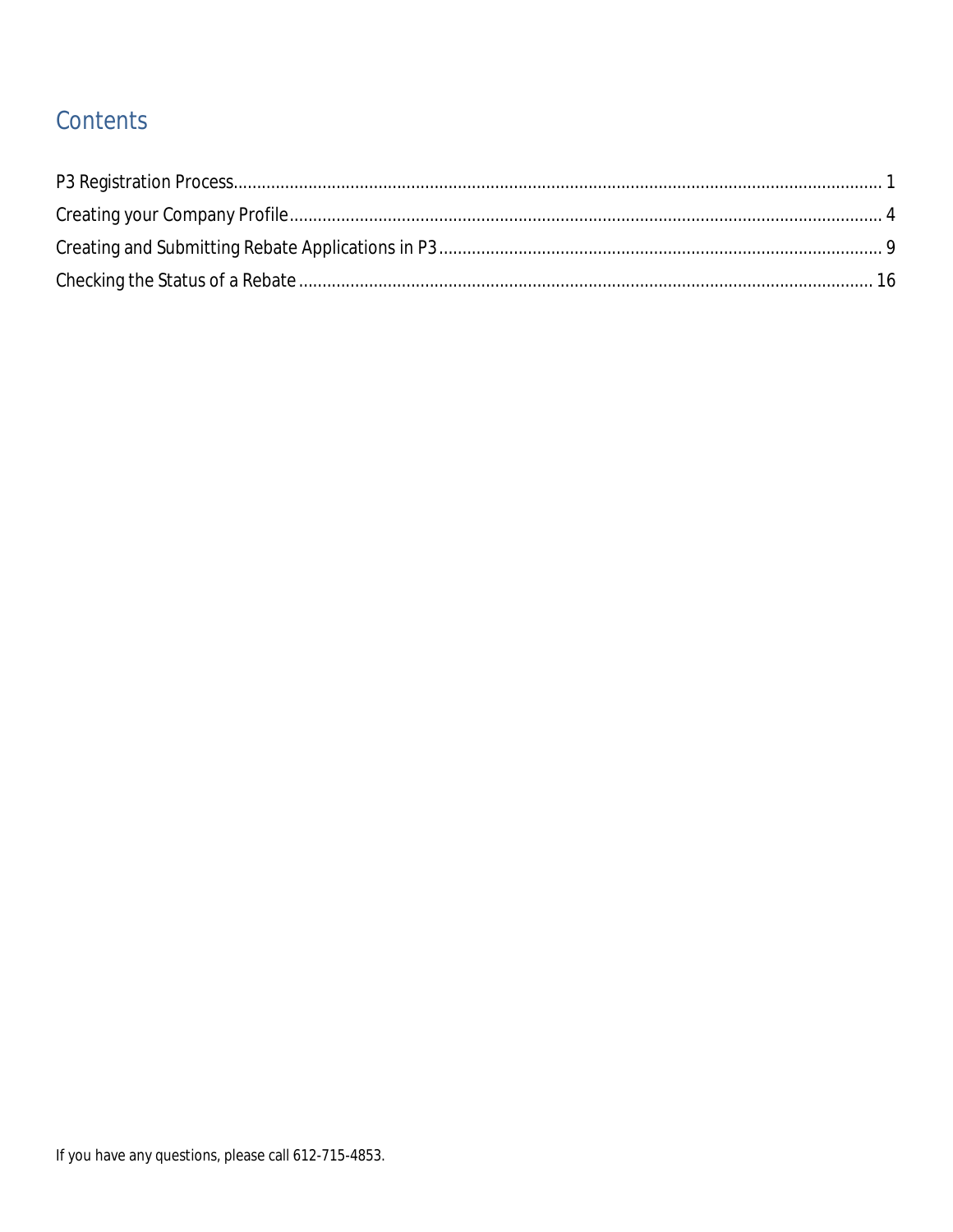## P3 Registration Process

- 1. Navigate to: <https://energyinsight.p3.enertrek.com/>
	- a. Click on the Create Account link in blue

| FR <sup>ONTIER</sup><br>Log in                                                                          |  |
|---------------------------------------------------------------------------------------------------------|--|
| Email address *<br>Password*<br>Remember me<br>Log in<br>Forgot password?<br>Need help getting started? |  |
| Sign up now<br>Create account<br>© 2021 Frontier Energy                                                 |  |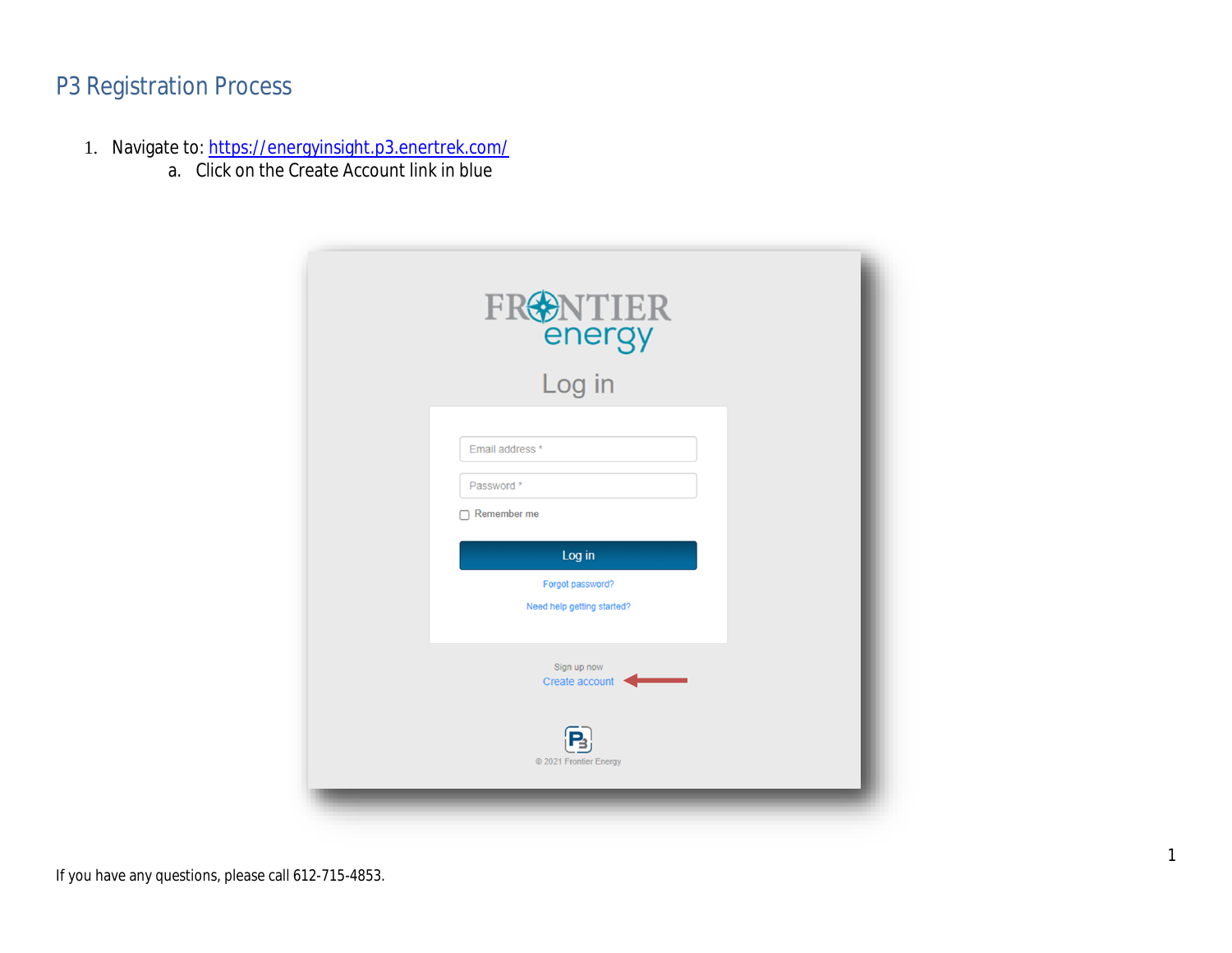- 2. Enter all required information (*Please note*: your email address and password entered will be your login credentials)
	- a. First Name
	- b. Last Name
	- c. Email address
	- d. Password
	- e. Confirm Password

| FRONTIER<br>energy<br>Sign up                                               |  |
|-----------------------------------------------------------------------------|--|
|                                                                             |  |
| First name *                                                                |  |
| Last name *                                                                 |  |
| Email address *                                                             |  |
| Password *<br>Confirm password *                                            |  |
| Sign up                                                                     |  |
| By signing up, you agree to the Terms of Use.<br>Need help getting started? |  |
| Have an account?<br>Log in                                                  |  |
| © 2021 Frontier Energy                                                      |  |
|                                                                             |  |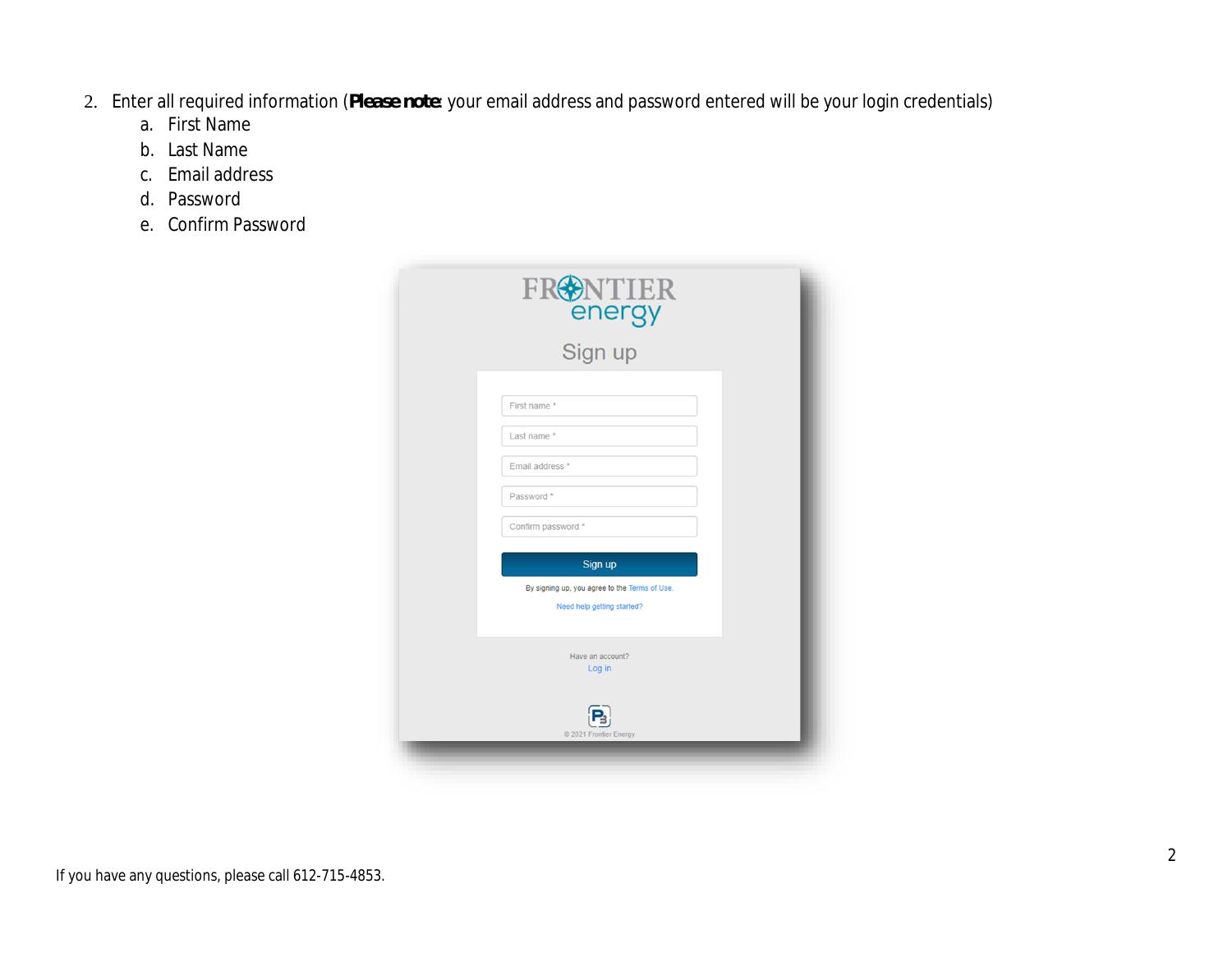3. Users attempting to register with P3 will be sent a verification email to the email address provided. Please check your spam/junk folders if you do not receive this email within 5 minutes

#### **Verification Email Sent**

An email has been sent to the email address that you provided. Please click on the link within that email to verify your email address and gain access to the site.

| From: | no-reply@enertrek.co |
|-------|----------------------|
| To:   | mikevans@gmail.com   |

 $C<sub>C</sub>$ Subject: Verification E-Mail

Thank you for registering with P3 Enertrek

#### Final Step: Please validate your e-mail address now

For your security, we need to verify that you own this e-mail address, please click the following link:

http://vmwebserver01.fa.local/Orchard\_Testers/Users/Account/ChallengeEmail?nonce=AshCnqZScO77PuVOYBMvP% 2BGPUNPXMS67ULrC3XHRIXtmwHRwHvXgmWUF3swDKtZnuWj6XEJjJqMq440Vpmu%2BTZPD%2FhH8e%<br>2FKF5nsBSbzfAZhfkNztlmpQR2VkxNIEX9QNbrhJ0wozmsqfu5vCTSbeHA%3D%3D

You will be asked complete your registration.

**Troubleshooting:** 

If clicking on the link above does not work, try the following:

Select and copy the entire link. Open a browser window and paste the link in the address bar. Click Go or, on your keyboard, press Enter or Return.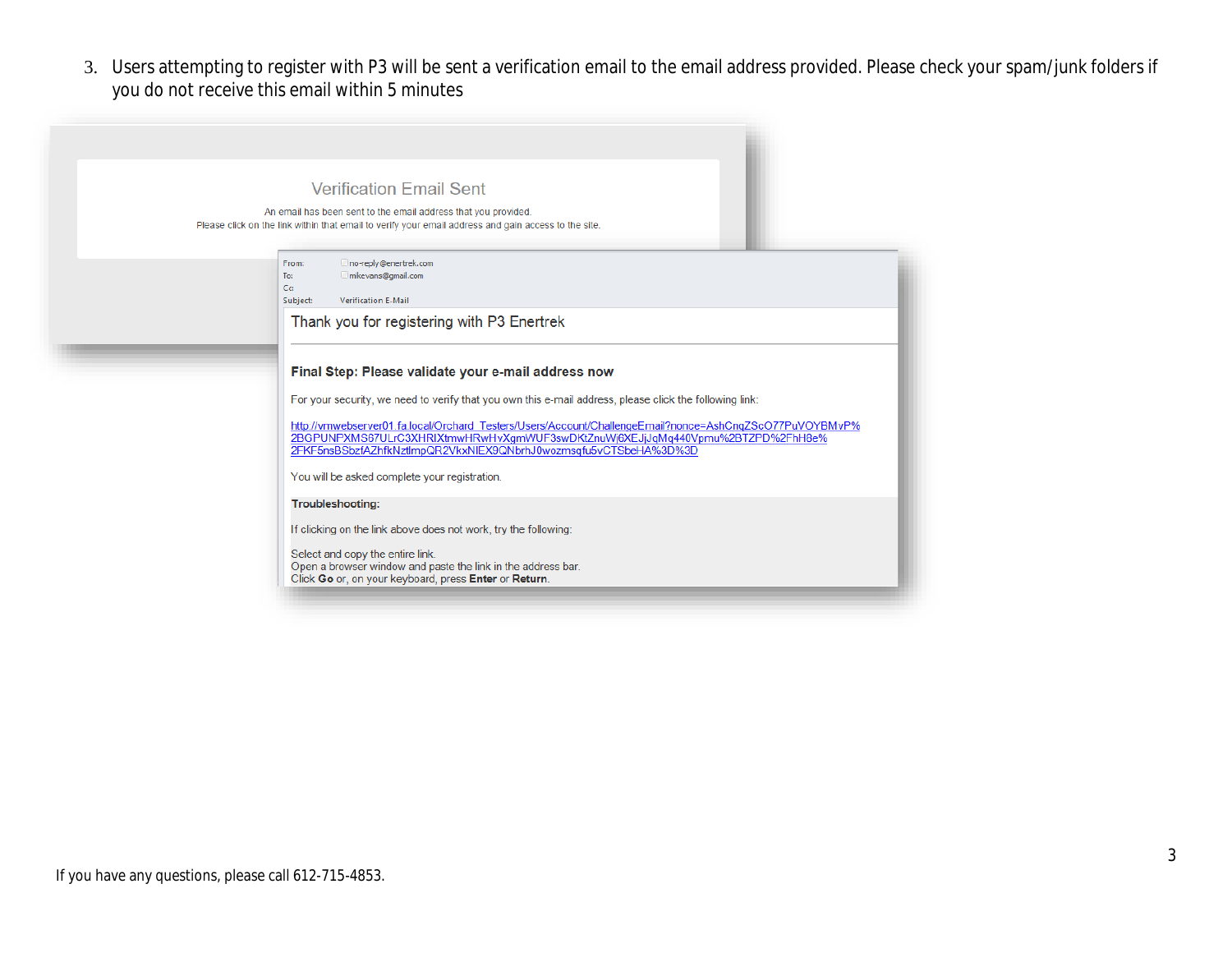## Creating your Company Profile

- 1. Upon clicking the link provided, users will be taken to the P3 site and select the User type associated with their profile
	- a. Select the **Market Actor** Icon if you are a service provider that assists a Utility with energy conservation programs. This includes Trade Ally, Contractors, Builders, Raters etc.
	- b. Click the **Next** button

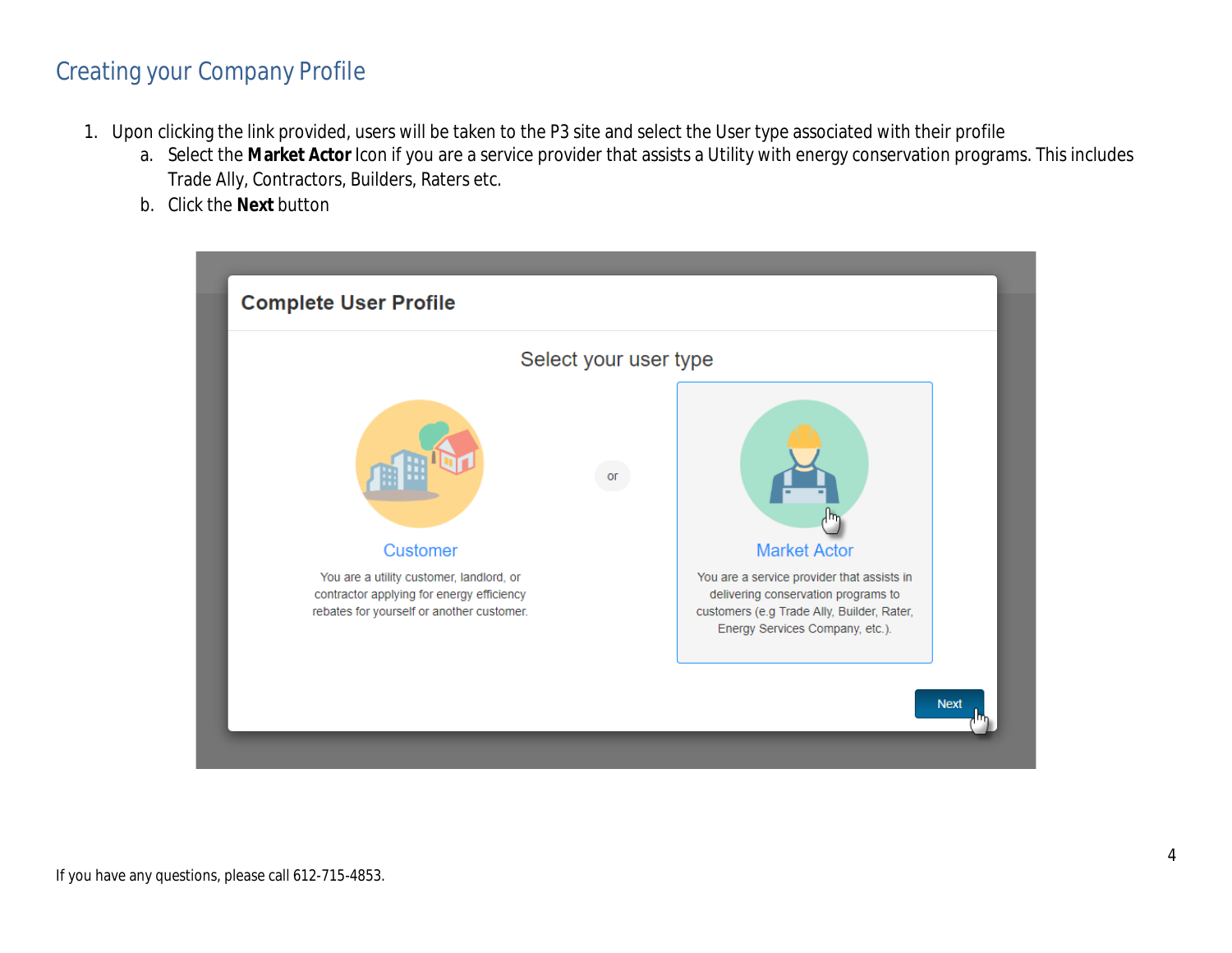- 2. Complete Market Actor Profile Verify Tax ID
	- a. Provide Company Tax Id
		- i. This is necessary because if multiple users from the same company apply for rebates, all the applied rebates for that company will be available to be viewed together

| <b>Complete Market Actor Profile</b> |   |                                                                                                                 |  |  |
|--------------------------------------|---|-----------------------------------------------------------------------------------------------------------------|--|--|
| Verify Tax ID                        | ⋗ | Verify Tax ID                                                                                                   |  |  |
| Profile Form                         |   | Provide your company's tax identification number to determine<br>if this company already has a profile created. |  |  |
| Submit Profile                       |   | Tax ID should be input as nine digits without hyphens.<br>Tax ID                                                |  |  |
|                                      |   | <b>Next</b><br>Back                                                                                             |  |  |

\* Please note: If Tax ID entered already exists you will be provided a link to the individual that has registered your business with P3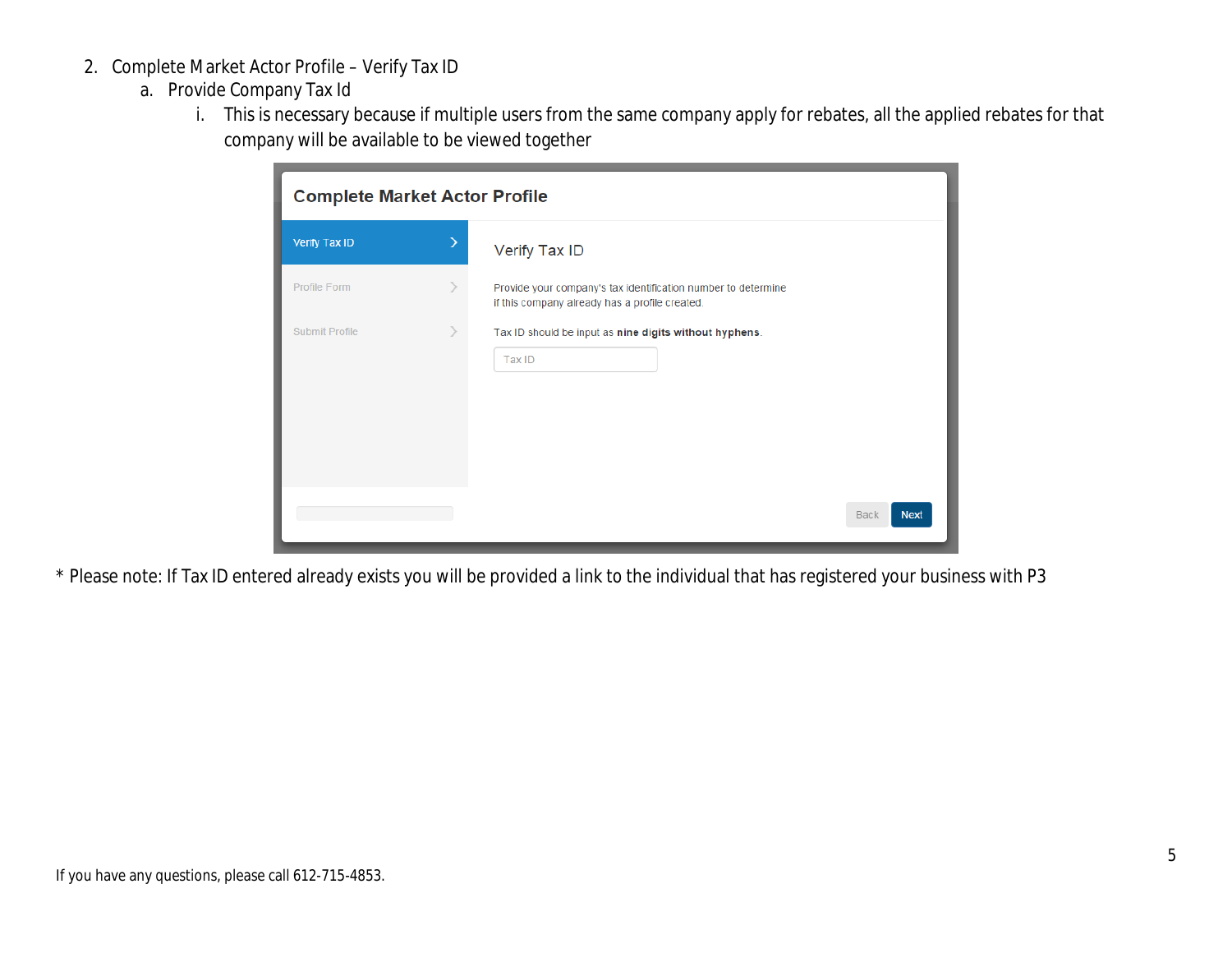- 3. Provide Additional Company Information.
	- a. Please note that all required fields are indicated with a red asterisk
	- b. Click the **Next** button to continue

| Verify Tax ID       |   | $\cup$ minority $\cup$ writed<br>Disabled Veteran Owned |                                   |             | $\Delta$    |
|---------------------|---|---------------------------------------------------------|-----------------------------------|-------------|-------------|
| <b>Profile Form</b> | ⋋ | <b>Company Contact First Name*</b>                      | <b>Company Contact Last Name*</b> |             |             |
|                     |   | Mike                                                    | Evans                             |             |             |
| Submit Profile      | ⋋ | Phone 1*                                                | Phone 2*                          |             |             |
|                     |   | $(555)555-5555$                                         | (555)444-4444                     |             |             |
|                     |   | Email *                                                 |                                   |             |             |
|                     |   | mikevans@gmail.com                                      |                                   |             |             |
|                     |   | Physical Address 1*                                     |                                   |             |             |
|                     |   |                                                         |                                   |             | Υ           |
|                     |   |                                                         |                                   | <b>Back</b> | <b>Next</b> |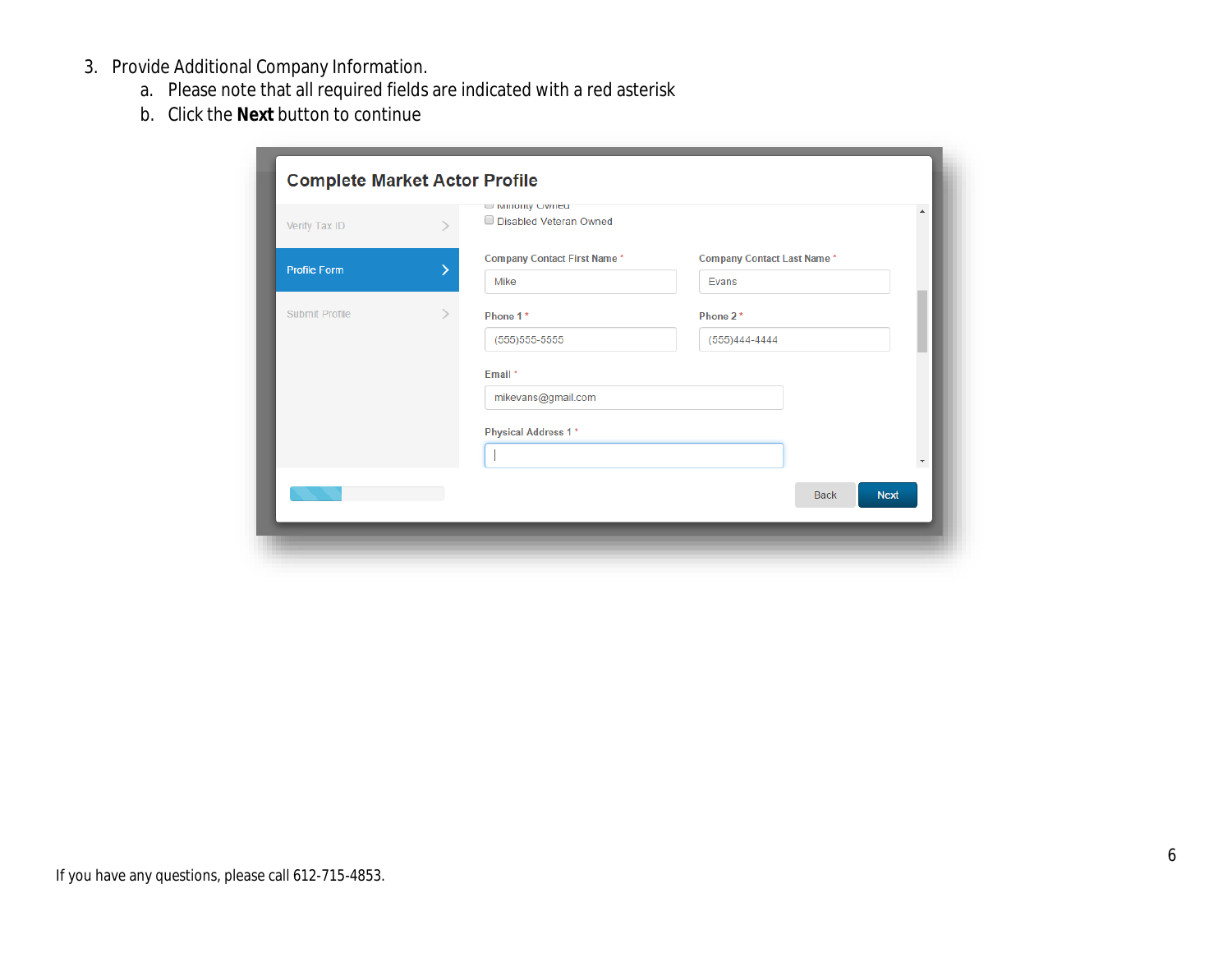4. Submit market actor profile

| <b>Complete Market Actor Profile</b> |   |                                                                     |  |  |  |  |
|--------------------------------------|---|---------------------------------------------------------------------|--|--|--|--|
| Verify Tax ID                        |   | <b>Submit Profile</b>                                               |  |  |  |  |
| Profile Form                         |   |                                                                     |  |  |  |  |
| <b>Submit Profile</b>                | ↘ |                                                                     |  |  |  |  |
|                                      |   | <b>Sanders Construction</b><br>Your profile is now ready to submit. |  |  |  |  |
|                                      |   |                                                                     |  |  |  |  |
|                                      |   | <b>Submit</b><br><b>Back</b>                                        |  |  |  |  |
|                                      |   |                                                                     |  |  |  |  |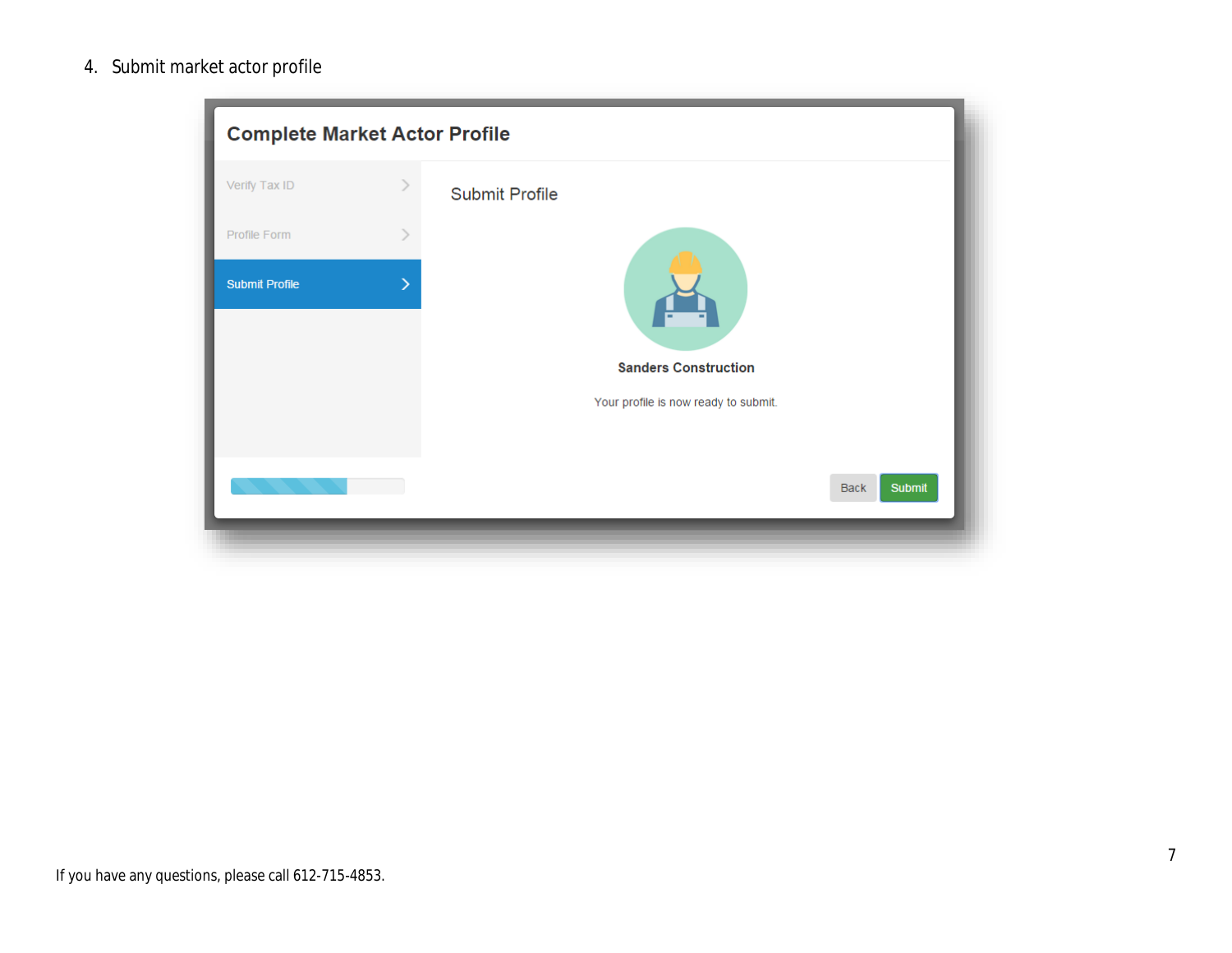Attention! After Submitting a market actor profile, a page will appear that says, "To get started, go to the Enrollments section under Programs." This is misleading. Instead, click Projects to get started.

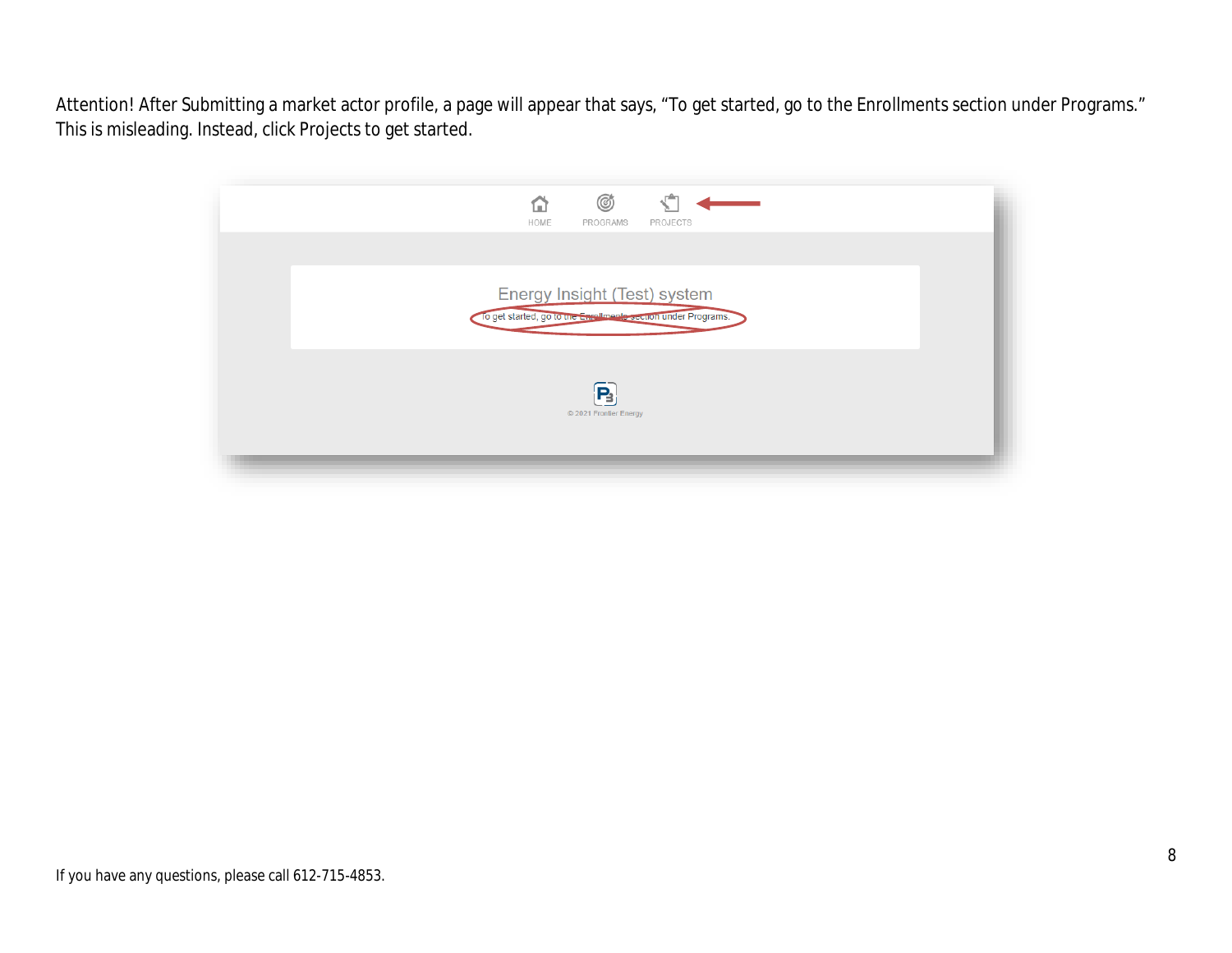#### Creating and Submitting Rebate Applications in P3

- 1. Navigate to the Projects icon at the top of the screen
	- a. Click **Project List** from the drop-down menu
	- b. Click the **+ New Project** button in blue
- 2. The New Project modal will appear
	- a. Select the 2021 CMPAS Program Master from the drop-down menu

|                                      | <b>PROJECT LIST</b>                   |                                                                                     |                          |                      |                          |                                     |
|--------------------------------------|---------------------------------------|-------------------------------------------------------------------------------------|--------------------------|----------------------|--------------------------|-------------------------------------|
|                                      |                                       |                                                                                     |                          |                      |                          |                                     |
|                                      |                                       |                                                                                     |                          |                      |                          |                                     |
|                                      |                                       |                                                                                     |                          |                      |                          |                                     |
|                                      |                                       |                                                                                     |                          |                      |                          |                                     |
|                                      |                                       |                                                                                     |                          |                      |                          |                                     |
|                                      |                                       |                                                                                     |                          |                      |                          |                                     |
|                                      |                                       |                                                                                     |                          |                      |                          | <b>B</b> Excel<br><b>图 CSV</b>      |
|                                      |                                       |                                                                                     |                          |                      |                          |                                     |
| $\overline{\tau}$ Program Name<br>11 | $\overline{\tau}$ Status<br>$\perp$ T |                                                                                     |                          |                      |                          | $\mathbb{H}$ Incentive $\mathbb{H}$ |
| 2021 Test Utility Rebate Program     | 2021<br>Paid                          | 3/26/2021                                                                           | $\mathbf{1}$             | $\mathbf{1}$         | 0.012 kW<br>33.05 kWh    | \$25.00                             |
| 2021 CMPAS Program - Master          | 2021<br>Completed                     | 3/26/2021                                                                           | $\mathbf{1}$             | $\mathbf{1}$         | 0.012 kW<br>33.05 kWh    | \$25.00                             |
| 2021 Test Utility Rebate Program     | 2021<br>Submitted                     | 3/30/2021                                                                           | $\mathbf{1}$             | $\mathbf{1}$         | 0.000 kW<br>1,655.19 kWh | \$175.00                            |
| 2021 CMPAS Program - Master          | 2021<br>Submitted                     | 3/31/2021                                                                           | $\mathbf{1}$             | $\blacktriangleleft$ | $0.012$ kW<br>33.05 kWh  | \$25.00                             |
| 2021 Test Utility Rebate Program     | 2021<br>Submitted                     | 4/2/2021                                                                            | $\mathbf{1}$             | $\mathbf{1}$         | 0.000 kW<br>150.00 kWh   | \$7.00                              |
|                                      |                                       |                                                                                     |                          |                      |                          |                                     |
|                                      |                                       |                                                                                     |                          |                      |                          | Previous 1 Next                     |
|                                      |                                       | <b>All Projects   Active Program Projects</b><br>$\text{Tr}$ $\overline{\tau}$ Year | <b>It Date Submitted</b> | It # of Premises     | <b>If # of Measures</b>  | $\bigoplus$ Print<br>It Savings     |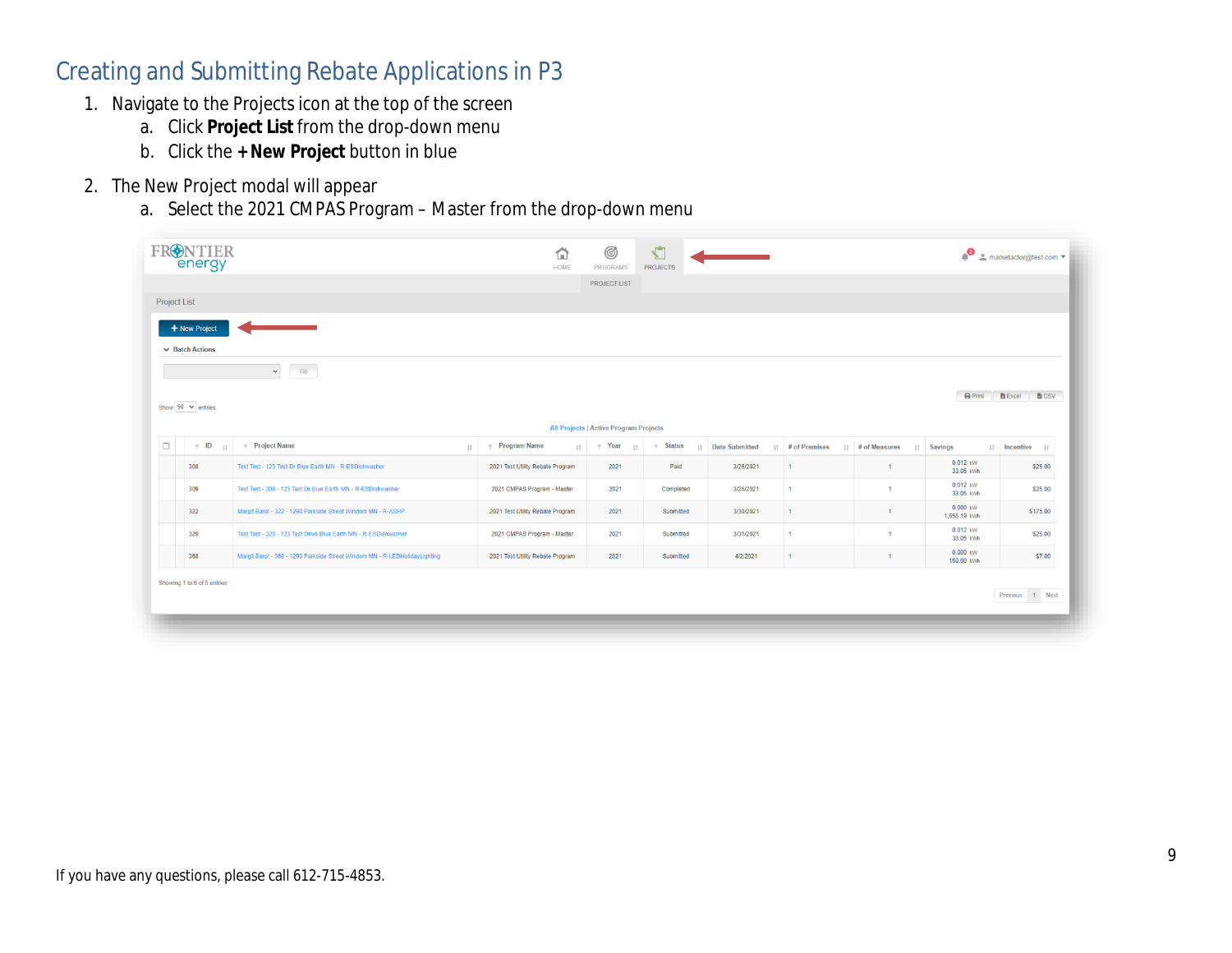b. Select a program offering from the next drop-down menu that appears

|        |     | <b>New Project</b>                                     |              |    |               |
|--------|-----|--------------------------------------------------------|--------------|----|---------------|
|        |     | <b>Select Program*</b>                                 |              |    |               |
|        |     | 2021 CMPAS Program - Master                            | $\checkmark$ |    |               |
|        |     | <b>Select Offering *</b>                               |              |    |               |
|        |     | - Select -                                             | $\checkmark$ |    |               |
|        |     | - Select -                                             | Δ            |    |               |
|        |     | Residential LED Light Bulbs Rebate                     |              |    |               |
|        |     | Residential Custom Lighting Rebate                     |              |    |               |
|        |     | Residential LED Holiday Lighting Rebate                |              |    |               |
|        |     | <b>Residential Central Air Conditioner Rebate</b>      |              |    |               |
| 11     |     | Residential Mini-Split Ductless Air Conditioner Rebate |              | 11 | # of Premises |
|        | 202 | Residential Central Air Source Heat Pump Rebate        |              |    |               |
| washer | 20  | Residential Mini Split Ductless Heat Pump              |              |    |               |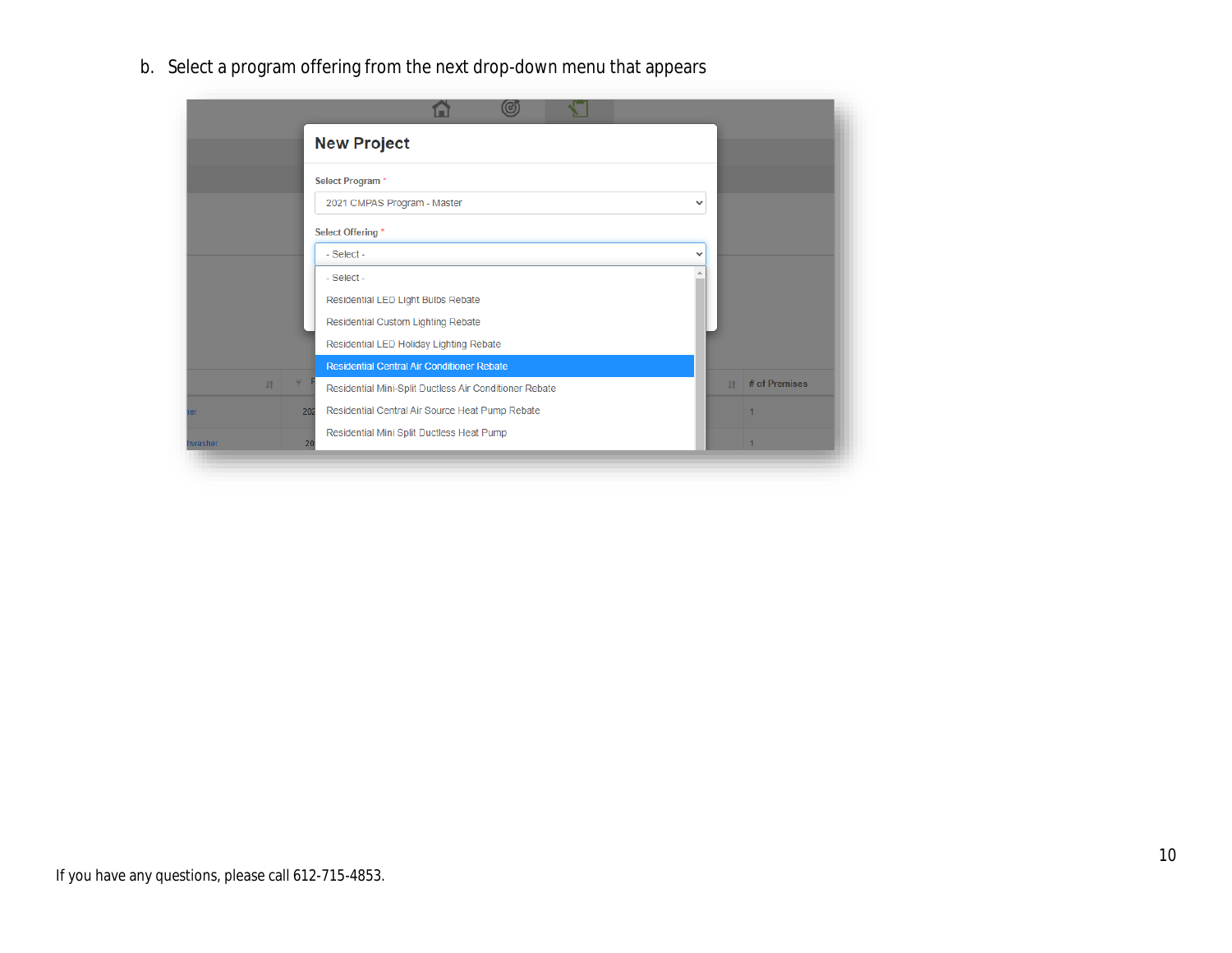- 3. The New Project modal will expand to display the New Project form
	- a. Please note that you will need to scroll down the access all required fields within the form

| Select Program*<br>2021 CMPAS Program - Master<br>Select Offering*<br><b>Residential ENERGY STAR Dishwasher Rebate</b><br><b>Terms and Conditions</b><br>1. You must be a CMPAS residential customer.<br>2. Effective date of the CMPAS Residential Rebate program is January 1, 2021. Only purchases made on or after the start date are eligible. The program end date is December 31, 2021, or until funding is depleted. Funds are<br>guarantee funds availability.<br>3. Customer agrees that the product purchased must be for primary use in a residence with an active meter receiving CMPAS electric services.<br>4. Rebates are based on energy efficiency levels described under the product's rebate eligibility requirements (listed for each product). Equipment installations must meet our minimum efficiency requirements.<br>5. The rebate amount cannot exceed the purchase price nor can a rebate be received for the same product from more than one utility or other third party program funded with CAP Agency or State program funds.<br>6. Customer agrees that CMPAS reserves the right to inspect the installation premises or request additional documentation prior to rebate payment.<br>7. CMPAS reserves the right to modify, amend or terminate the Residential Rebate Program, in whole or in part, without prior notice.<br>8. Questions? Call (Margit's cell number - 612-715-4853)<br><b>Close</b><br><b>Submit</b> | <b>INSIGHT.</b> IN<br><b>New Project</b> |  |
|----------------------------------------------------------------------------------------------------------------------------------------------------------------------------------------------------------------------------------------------------------------------------------------------------------------------------------------------------------------------------------------------------------------------------------------------------------------------------------------------------------------------------------------------------------------------------------------------------------------------------------------------------------------------------------------------------------------------------------------------------------------------------------------------------------------------------------------------------------------------------------------------------------------------------------------------------------------------------------------------------------------------------------------------------------------------------------------------------------------------------------------------------------------------------------------------------------------------------------------------------------------------------------------------------------------------------------------------------------------------------------------------------------------------------------------------------------|------------------------------------------|--|
|                                                                                                                                                                                                                                                                                                                                                                                                                                                                                                                                                                                                                                                                                                                                                                                                                                                                                                                                                                                                                                                                                                                                                                                                                                                                                                                                                                                                                                                          |                                          |  |
|                                                                                                                                                                                                                                                                                                                                                                                                                                                                                                                                                                                                                                                                                                                                                                                                                                                                                                                                                                                                                                                                                                                                                                                                                                                                                                                                                                                                                                                          |                                          |  |
|                                                                                                                                                                                                                                                                                                                                                                                                                                                                                                                                                                                                                                                                                                                                                                                                                                                                                                                                                                                                                                                                                                                                                                                                                                                                                                                                                                                                                                                          |                                          |  |
|                                                                                                                                                                                                                                                                                                                                                                                                                                                                                                                                                                                                                                                                                                                                                                                                                                                                                                                                                                                                                                                                                                                                                                                                                                                                                                                                                                                                                                                          |                                          |  |
|                                                                                                                                                                                                                                                                                                                                                                                                                                                                                                                                                                                                                                                                                                                                                                                                                                                                                                                                                                                                                                                                                                                                                                                                                                                                                                                                                                                                                                                          |                                          |  |
|                                                                                                                                                                                                                                                                                                                                                                                                                                                                                                                                                                                                                                                                                                                                                                                                                                                                                                                                                                                                                                                                                                                                                                                                                                                                                                                                                                                                                                                          |                                          |  |
|                                                                                                                                                                                                                                                                                                                                                                                                                                                                                                                                                                                                                                                                                                                                                                                                                                                                                                                                                                                                                                                                                                                                                                                                                                                                                                                                                                                                                                                          |                                          |  |
|                                                                                                                                                                                                                                                                                                                                                                                                                                                                                                                                                                                                                                                                                                                                                                                                                                                                                                                                                                                                                                                                                                                                                                                                                                                                                                                                                                                                                                                          |                                          |  |
|                                                                                                                                                                                                                                                                                                                                                                                                                                                                                                                                                                                                                                                                                                                                                                                                                                                                                                                                                                                                                                                                                                                                                                                                                                                                                                                                                                                                                                                          |                                          |  |
|                                                                                                                                                                                                                                                                                                                                                                                                                                                                                                                                                                                                                                                                                                                                                                                                                                                                                                                                                                                                                                                                                                                                                                                                                                                                                                                                                                                                                                                          |                                          |  |
|                                                                                                                                                                                                                                                                                                                                                                                                                                                                                                                                                                                                                                                                                                                                                                                                                                                                                                                                                                                                                                                                                                                                                                                                                                                                                                                                                                                                                                                          |                                          |  |
|                                                                                                                                                                                                                                                                                                                                                                                                                                                                                                                                                                                                                                                                                                                                                                                                                                                                                                                                                                                                                                                                                                                                                                                                                                                                                                                                                                                                                                                          |                                          |  |
|                                                                                                                                                                                                                                                                                                                                                                                                                                                                                                                                                                                                                                                                                                                                                                                                                                                                                                                                                                                                                                                                                                                                                                                                                                                                                                                                                                                                                                                          |                                          |  |
|                                                                                                                                                                                                                                                                                                                                                                                                                                                                                                                                                                                                                                                                                                                                                                                                                                                                                                                                                                                                                                                                                                                                                                                                                                                                                                                                                                                                                                                          |                                          |  |
|                                                                                                                                                                                                                                                                                                                                                                                                                                                                                                                                                                                                                                                                                                                                                                                                                                                                                                                                                                                                                                                                                                                                                                                                                                                                                                                                                                                                                                                          |                                          |  |
|                                                                                                                                                                                                                                                                                                                                                                                                                                                                                                                                                                                                                                                                                                                                                                                                                                                                                                                                                                                                                                                                                                                                                                                                                                                                                                                                                                                                                                                          |                                          |  |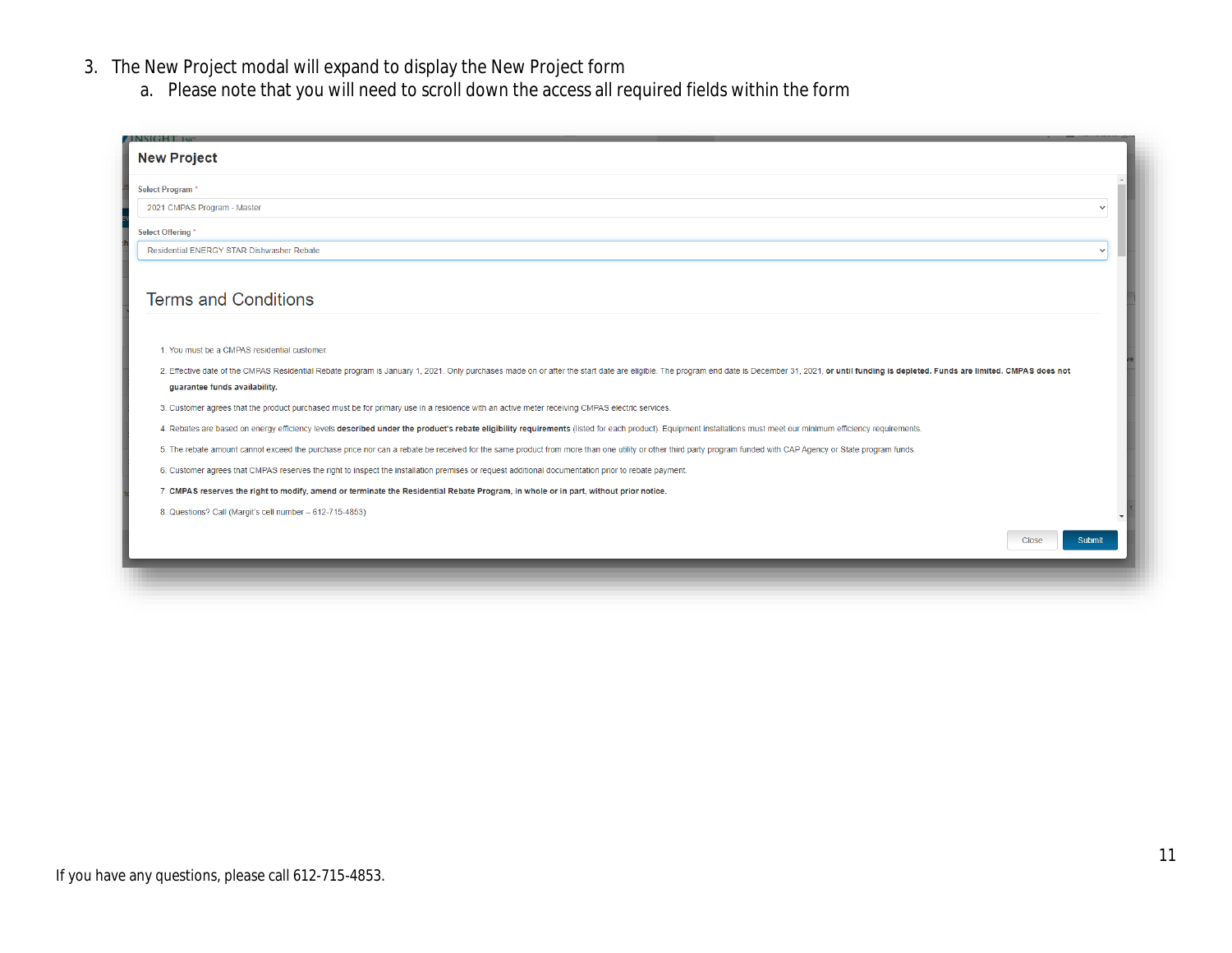- 4. Please note that installation information fields are specific to the selected program offering
	- a. Drop-down fields will be available for certain fields

| INSIGHT. INC.                         |                                                                               | <b>ENTRANCIALLY</b><br>- |
|---------------------------------------|-------------------------------------------------------------------------------|--------------------------|
| <b>New Project</b>                    |                                                                               |                          |
| <b>Energy Star Dishwashers</b>        |                                                                               | $\blacktriangle$         |
|                                       |                                                                               |                          |
| <b>Manufacturer Name*</b>             | Model Number*                                                                 |                          |
|                                       |                                                                               |                          |
|                                       |                                                                               |                          |
| Purchase Date *                       | Was purchased:                                                                |                          |
|                                       | O To replace working unit                                                     |                          |
|                                       | $\bigcirc$ To replace failed unit                                             |                          |
|                                       | $\bigcirc$ As new                                                             |                          |
|                                       |                                                                               |                          |
| Dishwasher Type *                     | <b>Water Heating Source*</b>                                                  |                          |
| - Select -<br>$\checkmark$            | - Select -                                                                    | $\checkmark$             |
| - Select -                            |                                                                               |                          |
| Compact                               | e, date of sale, manufacturer name, model number, and date of installation. * |                          |
| Standard                              |                                                                               |                          |
|                                       |                                                                               |                          |
| <b>ENERGY STAR Energy Guide Label</b> |                                                                               |                          |
| <b>Choose File</b>                    |                                                                               |                          |
|                                       |                                                                               |                          |
|                                       |                                                                               |                          |
|                                       | Close                                                                         | Submit                   |
|                                       |                                                                               |                          |
|                                       |                                                                               |                          |
|                                       |                                                                               |                          |

b. Required fields are indicated with a red asterisk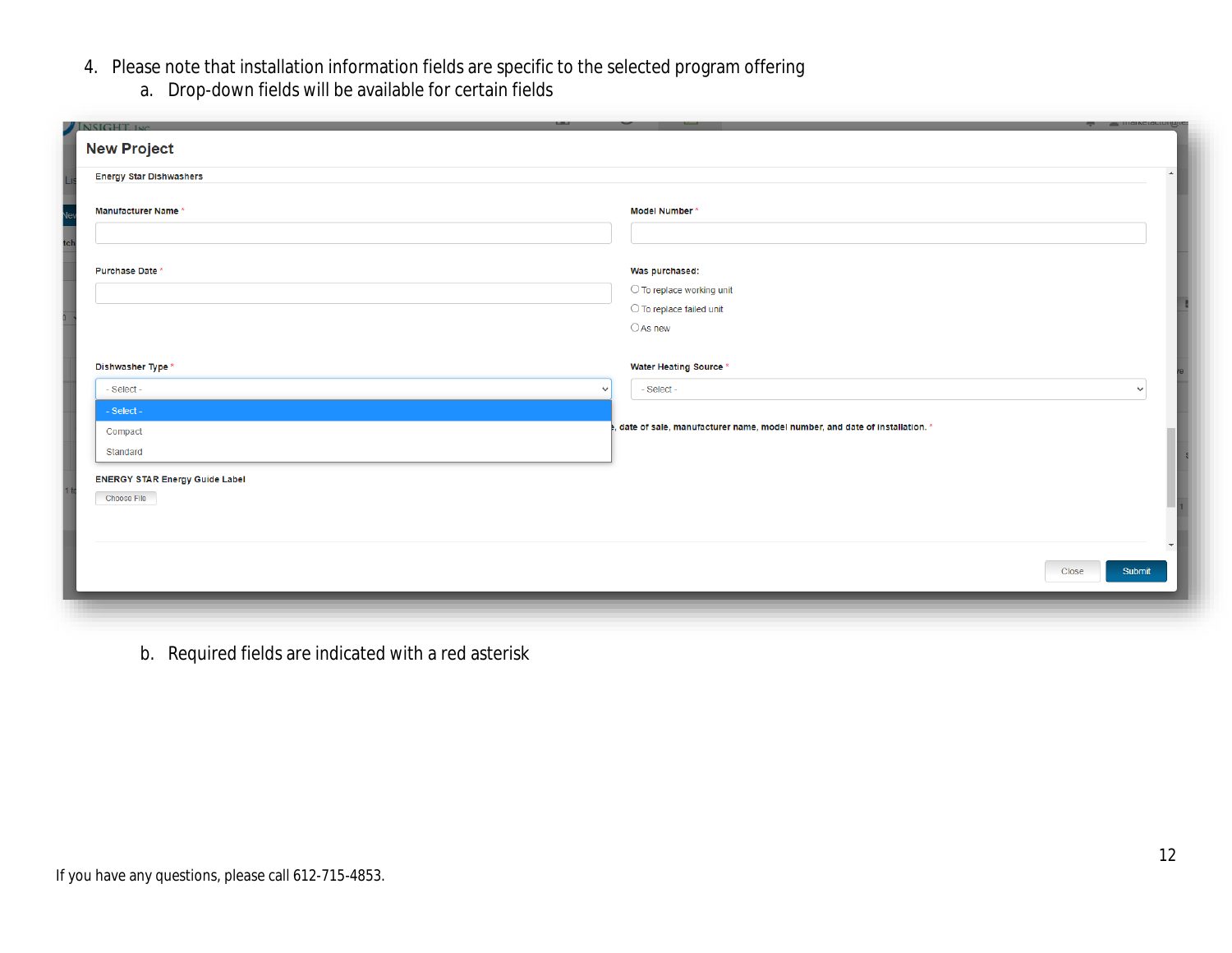- 5. Projects that have multiple units can be entered by clicking the **Add New Unit** button
	- a. An additional installation information form will appear in the New Project Modal
	- b. Additional units can be removed by pressing the "Remove" button

| INSIGHT, INC.<br><b>New Project</b>                                                                                                                                                                                    |                      |
|------------------------------------------------------------------------------------------------------------------------------------------------------------------------------------------------------------------------|----------------------|
| <b>Manufacturer Name*</b>                                                                                                                                                                                              | Model Number*        |
| Purchase Date *                                                                                                                                                                                                        | Quantity installed * |
|                                                                                                                                                                                                                        |                      |
| Lumens (Lighting package will have this information) *                                                                                                                                                                 |                      |
| Remove                                                                                                                                                                                                                 |                      |
| <b>Add New Unit</b>                                                                                                                                                                                                    |                      |
| A final, detailed copy of the original sales receipt/invoice/packing slip, which must include the store name, customer name, date of sale, manufacturer name, model number, and date of installation. *<br>Choose File |                      |
| Pictures of the box of the lights which show LED wattage and lumens. *<br><b>Choose File</b>                                                                                                                           |                      |
|                                                                                                                                                                                                                        |                      |
|                                                                                                                                                                                                                        | Submit<br>Close      |
|                                                                                                                                                                                                                        |                      |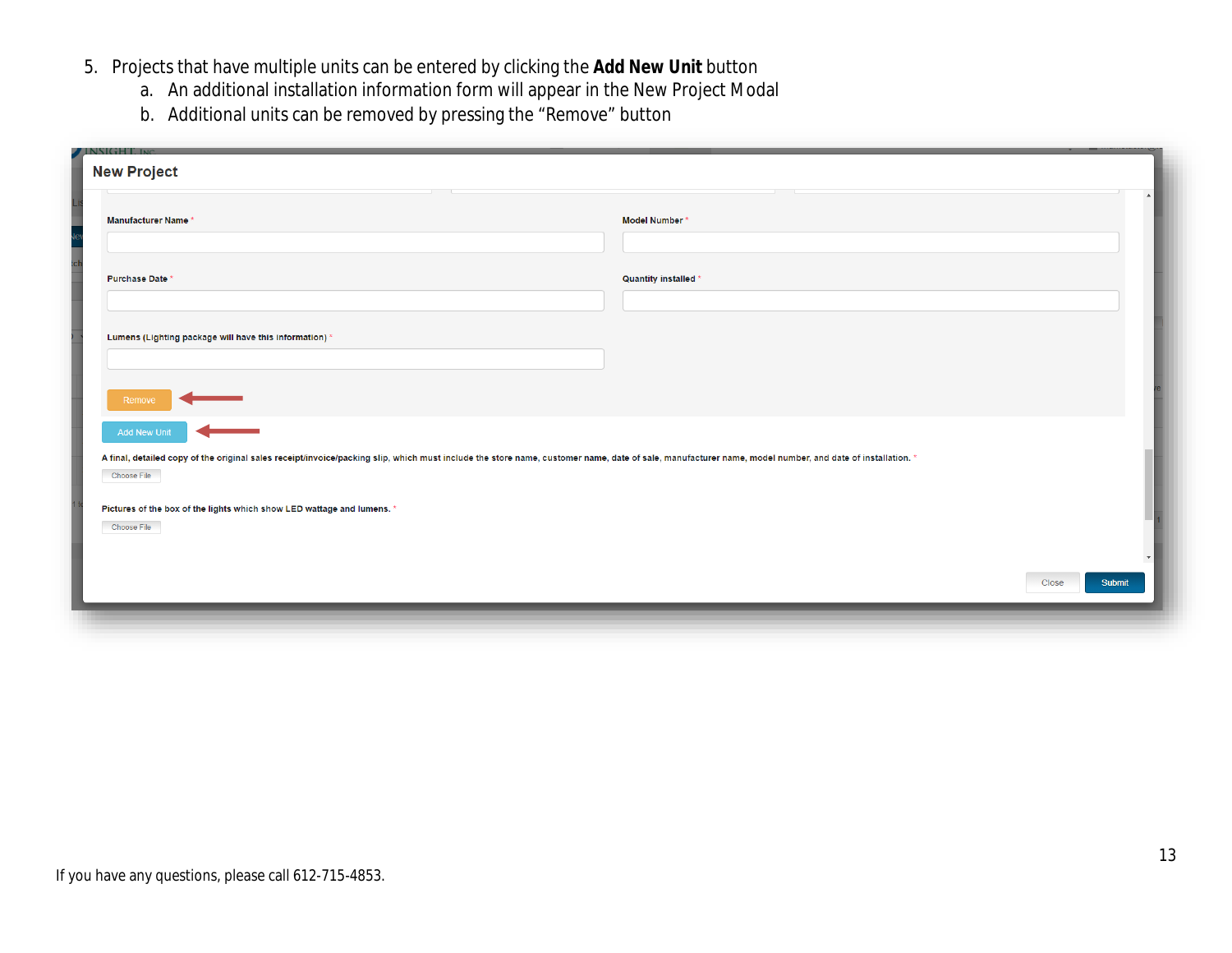#### 6. Click the **Submit** button at the bottom to submit the form

| <b>INSIGHT, INC</b><br><b>New Project</b>                                                                                                                                                                                               |                              |  |  |  |  |  |  |  |  |
|-----------------------------------------------------------------------------------------------------------------------------------------------------------------------------------------------------------------------------------------|------------------------------|--|--|--|--|--|--|--|--|
|                                                                                                                                                                                                                                         | $\cup$ As new                |  |  |  |  |  |  |  |  |
| Dishwasher Type *                                                                                                                                                                                                                       | <b>Water Heating Source*</b> |  |  |  |  |  |  |  |  |
| - Select -<br>$\checkmark$                                                                                                                                                                                                              | - Select -<br>$\checkmark$   |  |  |  |  |  |  |  |  |
| A final, detailed copy of the original sales receipt/invoice/packing slip, which must include the store name, customer name, date of sale, manufacturer name, model number, and date of installation. *<br><b>Choose File</b>           |                              |  |  |  |  |  |  |  |  |
|                                                                                                                                                                                                                                         |                              |  |  |  |  |  |  |  |  |
| <b>ENERGY STAR Energy Guide Label</b><br><b>Choose File</b>                                                                                                                                                                             |                              |  |  |  |  |  |  |  |  |
|                                                                                                                                                                                                                                         |                              |  |  |  |  |  |  |  |  |
|                                                                                                                                                                                                                                         |                              |  |  |  |  |  |  |  |  |
| Applicant Acknowledgement                                                                                                                                                                                                               |                              |  |  |  |  |  |  |  |  |
|                                                                                                                                                                                                                                         |                              |  |  |  |  |  |  |  |  |
| □ By checking this box, I certify that all statements made in this rebate application are correct. I understand that CMPAS reserves the right to inspect and verify any equipment before issuing a rebate. I also understand<br>rebate. |                              |  |  |  |  |  |  |  |  |
|                                                                                                                                                                                                                                         |                              |  |  |  |  |  |  |  |  |
|                                                                                                                                                                                                                                         | Submit<br>Close              |  |  |  |  |  |  |  |  |
|                                                                                                                                                                                                                                         |                              |  |  |  |  |  |  |  |  |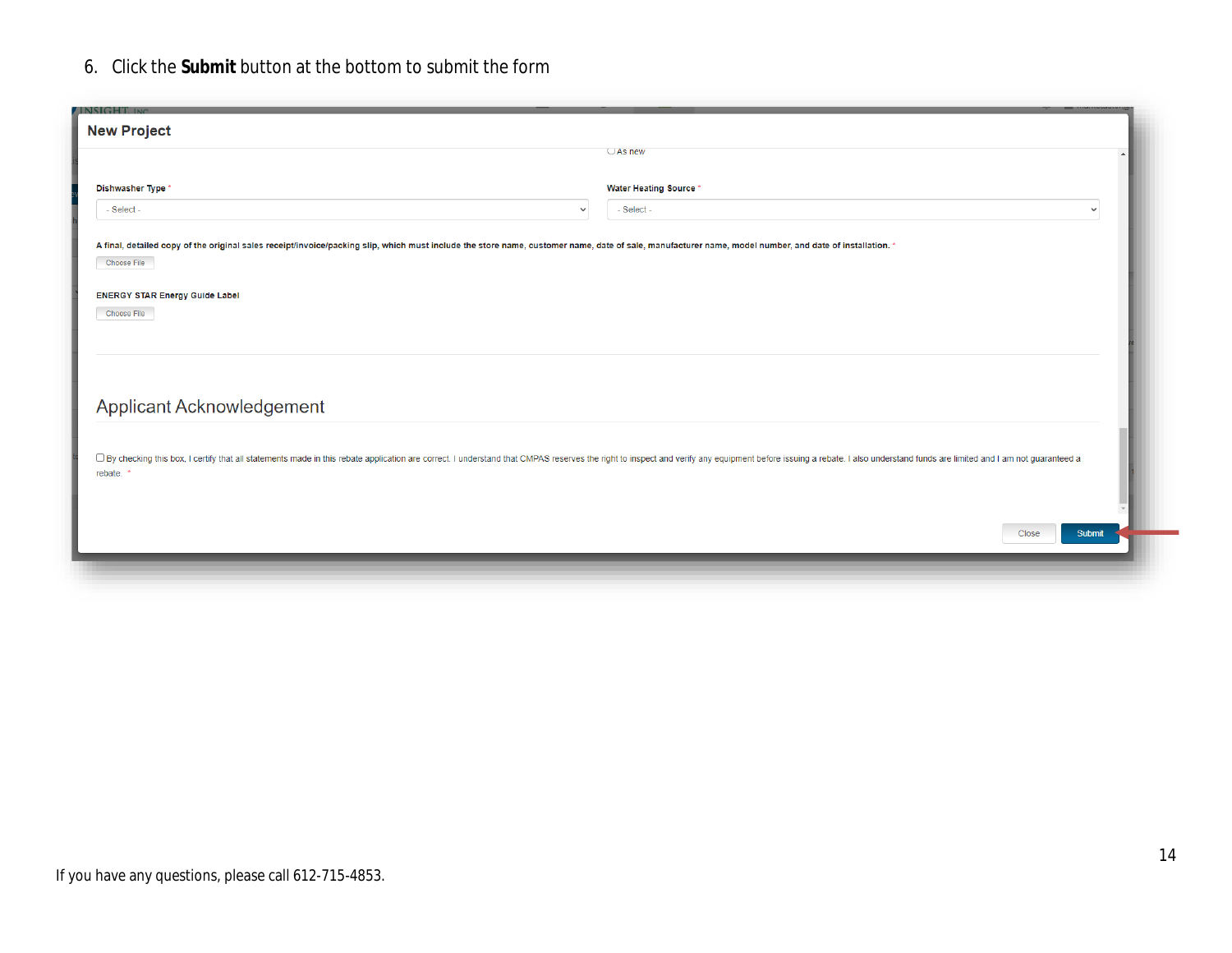#### 7. The Project Home page will load

a. The project is now in *Submitted* status

|                            |                                                                                                                       | Ø<br>⇧<br>HOME<br>PROGRAMS                                | $\sqrt{2}$<br><b>PROJECTS</b>         |                                                                                                 |                                            | △                | $\triangle$ marketactor@test.com $\blacktriangledown$ |  |  |
|----------------------------|-----------------------------------------------------------------------------------------------------------------------|-----------------------------------------------------------|---------------------------------------|-------------------------------------------------------------------------------------------------|--------------------------------------------|------------------|-------------------------------------------------------|--|--|
|                            |                                                                                                                       | <b>PROJECT LIST</b>                                       |                                       |                                                                                                 |                                            |                  |                                                       |  |  |
|                            | Test Test - 329 - 123 Test Drive Blue Earth MN - R-ESDishwasher                                                       |                                                           |                                       |                                                                                                 |                                            | ▶ Current Status |                                                       |  |  |
|                            | Project ID: #329<br>Program: 2021 CMPAS Program - Master   2021<br>Measure Types: R-ESDishwasher                      |                                                           |                                       |                                                                                                 |                                            | Submitted        |                                                       |  |  |
| з                          | $\bullet$<br><b>Customers</b><br>202<br><b>Test Test</b><br>$(555) 555-5555$<br>test@test.com<br><b>Show Customer</b> | <b>Premises</b><br>123 Test Drive<br>Blue Earth, MN 55555 | $\blacksquare$<br><b>Show Premise</b> | <b>Market Actor</b><br>Test<br>123 Test Dr<br>Test, TX 77777<br>(455) 444-4444<br>test@test.com | $\blacksquare$<br><b>Show Market Actor</b> |                  |                                                       |  |  |
| <b>Project Information</b> |                                                                                                                       |                                                           |                                       |                                                                                                 |                                            |                  |                                                       |  |  |
|                            | <b>Date Created</b>                                                                                                   | <b>Date Submitted</b>                                     |                                       |                                                                                                 | <b>Date Approved</b>                       |                  | <b>Date Paid</b>                                      |  |  |
|                            | 3/31/2021                                                                                                             | 3/31/2021                                                 |                                       |                                                                                                 |                                            |                  |                                                       |  |  |
|                            | <b>Terms and Conditions</b>                                                                                           |                                                           |                                       |                                                                                                 |                                            |                  |                                                       |  |  |